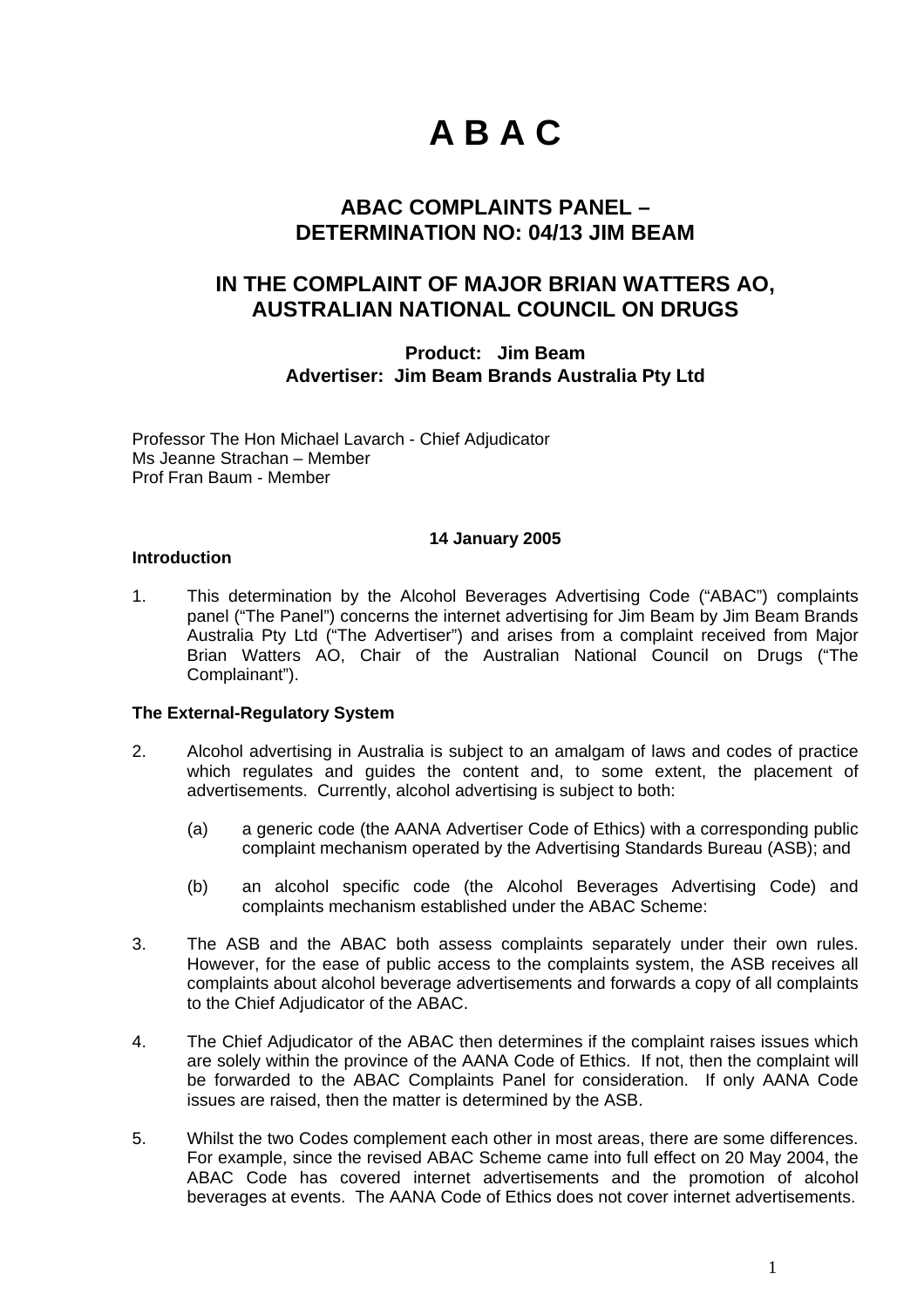6. This determination concerns internet advertising and raises issues which are not solely within the province of the AANA Code of Ethics. Further, the advertisement satisfies the jurisdictional criteria set out in the ABAC Code, *i.e.* it appears on an internet site "*primarily intended for advertising developed by or for producers or importers of alcohol products available in Australia*".

#### **The Complaint Timeline**

- 7. The complaint is in the form of a letter from Major Brian Watters, Chair of the Australian National Council on Drugs dated 22 November 2004, received by the ABAC Complaints Panel on 2 December 2004.
- 8. The Panel endeavours to determine complaints within 30 days of receipt of the complaint, but this timeline depends on timely receipt of materials and advice and the availability of panel members to convene and decide the issue. Major Watters' letter also raised issues with the internet site of another alcohol beverage producer. This aspect of the matters raised by Major Watters was dealt with in Panel Determinations 04/09 and 04/09A. In this particular case, a response to the complaint from the advertiser was not received until 23 December 2004. With allowance for the Christmas and New Year public holidays, the complaint will be determined close to the 30 day goal.

#### **Pre-vetting Clearance**

9. The external-regulatory system for alcohol beverages advertising features independent examination of proposed advertisements against the ABAC prior to publication or broadcast. Internet sites are not subject to the full pre-vetting process, and this site has not been externally pre-vetted within the ABAC scheme.

#### **The Advertisement**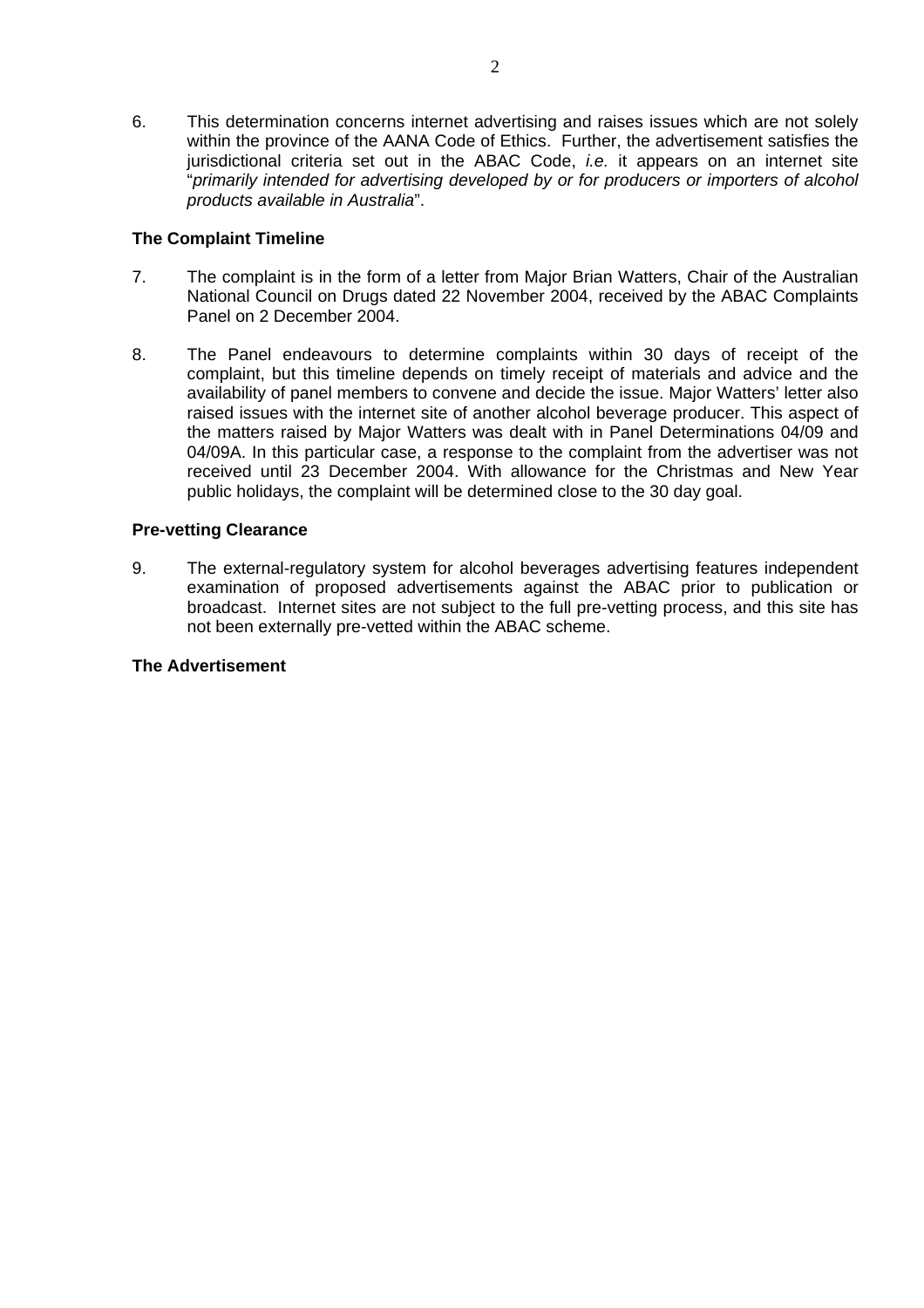10. The complaint is about an internet site for Jim Beam featuring a "stay true" theme and five sections where visitors can click through to obtain more information. To enter the site, the visitor must provide date of birth details. If the visitor enters a date to show they are over 18 years, then the entire site is open to them, if the date is under 18 years, then the visitor cannot proceed into the site.

The sections on the internet site are: Dougie v, Can You Stay True?, Stay True Stories, Jim Beam Millionaire and Party Crew.

11. Clicking on the Party Crew section, a page opens with a photograph of three women dressed in white cow-girl outfits alongside the text:

> "If you didn't like sexy chicks you wouldn't be here. Check out the Jim Beam Party Crew at your local for the most popular pub night in Australia. From competitions and challenges to lots of Jim Beam they'll show you and your mates a night to remember."

The image of the three women has them posed wearing white western-style hats, white Jim Beam t-shirts cut tight and short to reveal their waistlines, and white jeans with slim red belts. They are posed, smiling direct into the camera.

- 12. Clicking on the Jim Beam Millionaire section opens a page for a sales promotion where purchasers have the opportunity to win up to \$2 million, one year's supply of Jim Beam, or thousands of instant prizes. This is a competition whereby the visitor is encouraged to purchase the Jim Beam Promotional Packs to enter. Entries closed on 6 December, 2004.
- 13. The internet site section, Can You Stay True, is a direct marketing tool to obtain information on drinking habits and preferences of visitors. Opening into the section, the visitor is welcomed by a blonde woman wearing a white bikini, posing side-on and looking direct to the camera. Alongside this image is the text:

"Hi Boys! If you'd like to get a clearer picture of my particulars, I'm gonna need yours first. So tell me about yourself, fill in the survey and you won't be disappointed."

With each question answered, a background image used of a woman's chest comes more and more into focus, finally revealing a clearer picture of the bikini clad chest of the woman who welcomed visitors to this section of the site.

- 14. Dougie v section is the series of television commercials used in the campaign, and replayed here for the internet visitor.
- 15. Stay True Stories is a section that features apparently true stories of Jim Beam drinkers in amazing situations. Headlines include: When the Catch is More Important than a Limb, I'd Walk a Million Miles for a Bitch on Heat, Once a Friend Always a Friend, and You Only Need One Arm to Drink Jim Beam.

#### **The Complaint**

- 16. The complainant draws attention to the 'Jim Beam Millionaire' and 'Party Crew' sections of the website and argues that the advertisement makes deliberate references to sexual and other success. It is argued that:
	- The internet site makes deliberate references to sexual success and a 'Party Crew' of women used to promote the beverage.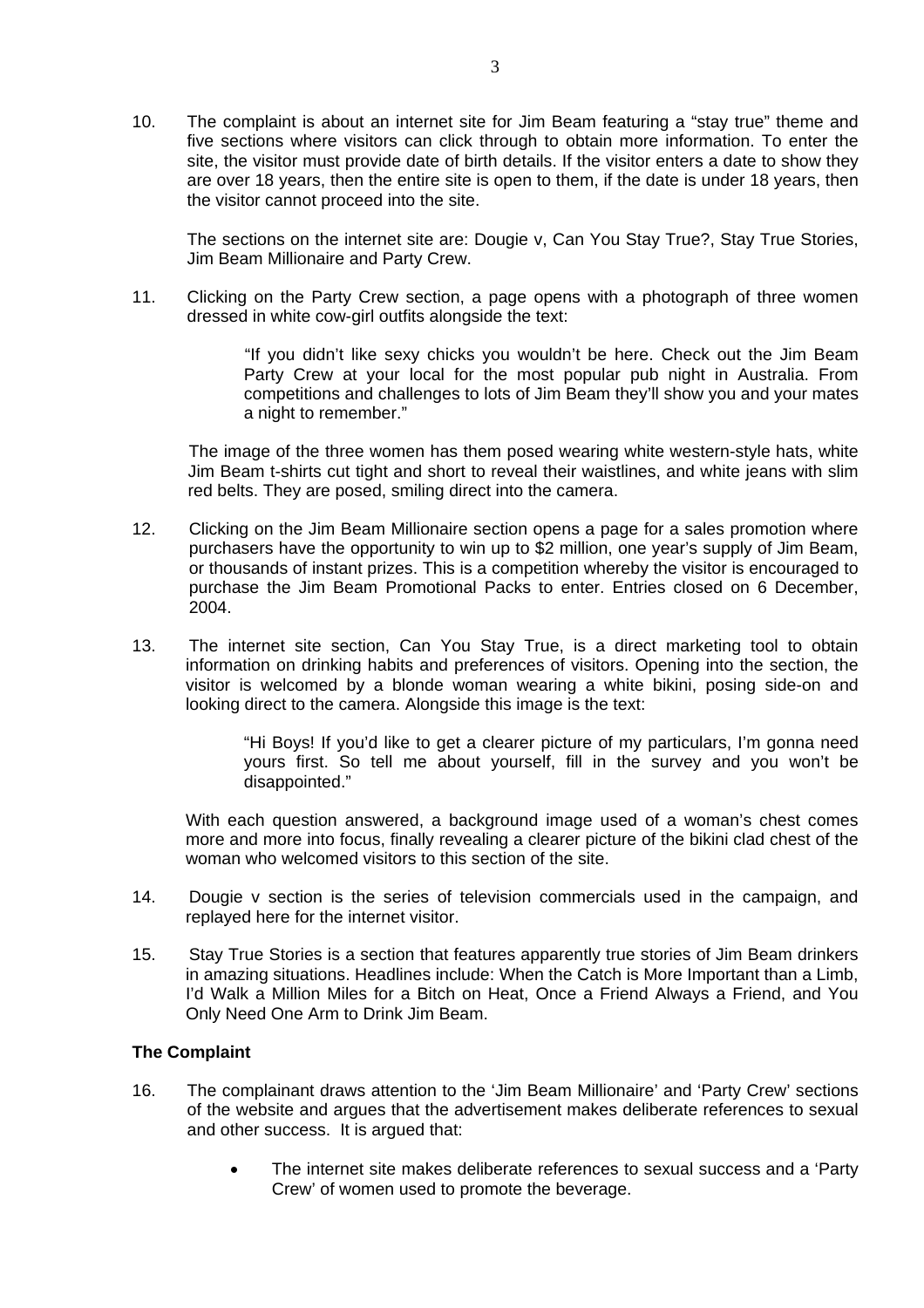#### **The Code**

17. The ABAC provides at Section c) that advertisements for alcohol beverages must:

not suggest that the consumption or presence of alcohol beverages may create or contribute to a significant change in mood or environment and, accordingly -

i) must not depict the consumption or presence of alcohol beverages as a cause of or contributing to the achievement of personal, business, social, sporting, sexual or other success.

#### **Arguments in Favour of the Complaint**

- 18. In favour of the complainant, it could be argued that the internet site creates an association between the consumption of the alcohol product and sexual success with phrases such as "If you didn't like sexy chicks you wouldn't be here", and "they'll show you and your mates a night to remember", juxtaposed with images of women dressed in sexy cow-girl costumes.
- 19. The Jim Beam Millionaire promotion may imply consumption of the product with sexual and other success, breaching section c) (i) of the ABAC.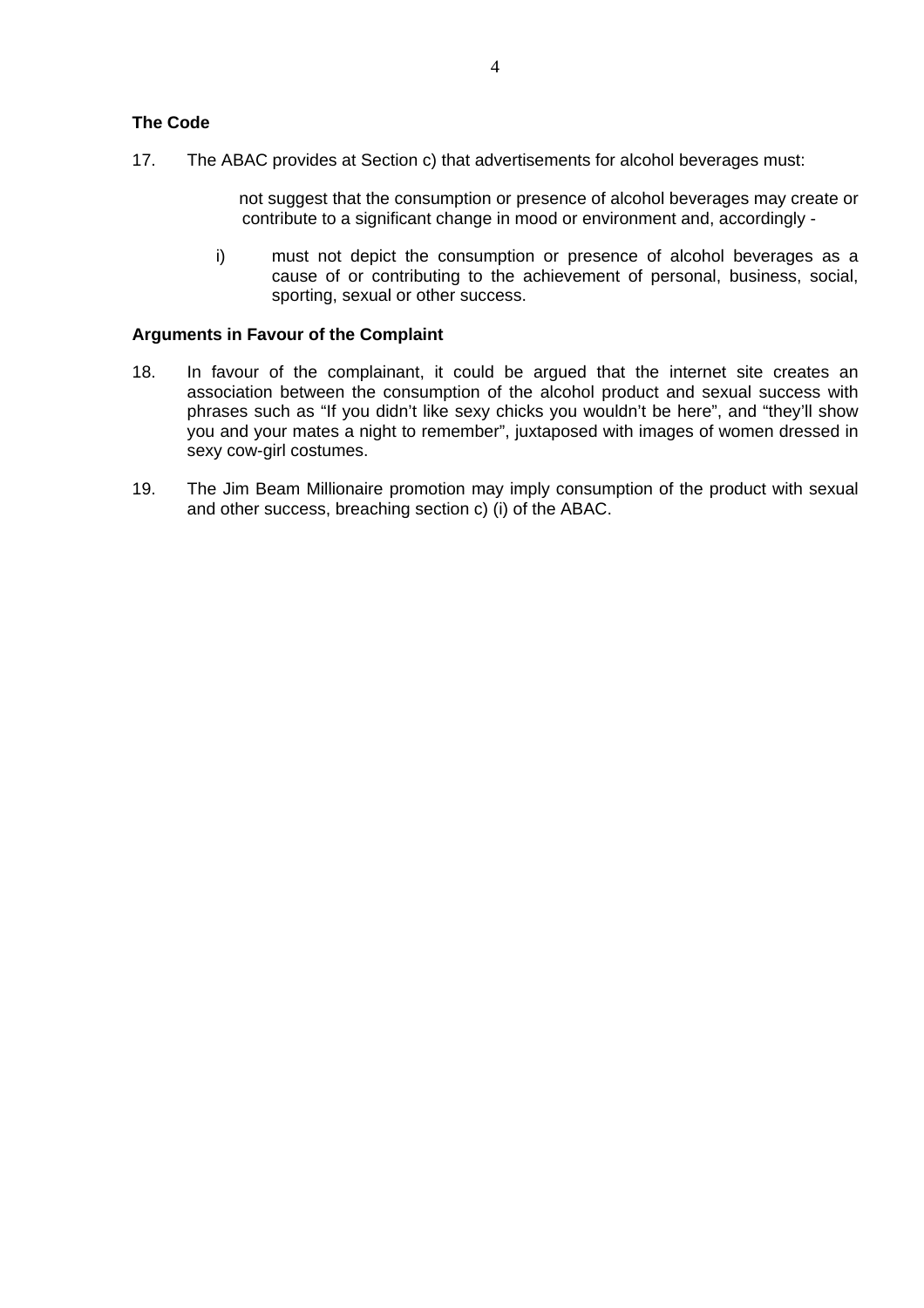20. As a whole, it could be argued that the internet site breaches section a) the ABAC in terms of the mature and responsible promotion of alcohol beverages.

#### **The Advertiser's Comments**

- 21. The Advertiser replied to the complaint by way of letter dated 21 December 2004, in which they stated that the website was established in August 2004 to support a TV campaign entitled "Stay True". The site features the same characters, including sexy girls who have traditionally played a role in sporting events, such as the boxing depicted in the television campaign. Specifically, the advertiser argues that:
	- The Party Crew section has a specific purpose, of keeping Jim Beam drinkers informed of where Jim Beam events will be taking place in forthcoming months. The Party Crew was established more than three years ago.

The commentary "if you didn't like sexy chicks…" attempts to capture the customer's enthusiasm for the Party Crew in a humorous way and makes no association between the product and sexual success.

The concluding commentary "they'll show you a night to remember" refers to events at local venues where games and competitions take place and prizes are won. There is no overt link between The Party Crew, Jim Beam and sexual success.

- The Jim Beam Millionaire promotional section of the site has now been removed. The promotion complied with respective state guidelines and the terms and conditions were posted on the internet site. The promotion was a conventional prize promoted in a conventional fashion. In keeping with the site, the girl was used as a guide. There was no implication that consumption of Jim Beam related to financial success.
- Taken as a whole this website is a source of information for those interested in Jim Beam. It is dressed in the style of a current TV campaign in order to be recognizable. The characters used, including the girl, are those seen on TV. References to promotion of Jim Beam products at events are for information only and are imparted in an entertaining fashion which abides by the ABAC code for advertising and promotion.

#### **The Panel's View**

- 22. Major Watters' complaint goes specifically to those sections of the Advertiser's website entitled 'Jim Beam Millionaire' and 'Party Crew' and generally to the content of the website as a whole. As mentioned earlier, the addition of internet sites to the standards set by the ABAC has occurred relatively recently and the Panel has to date, made two determinations concerning a website (Determinations 04/09 and 04/09A).
- 23. The ABAC Complaints system is based upon the concerns about a particular advertisement expressed by a complainant. The Panel appreciates that most complainants will not be familiar with the precise terms of the ABAC and as a result, the